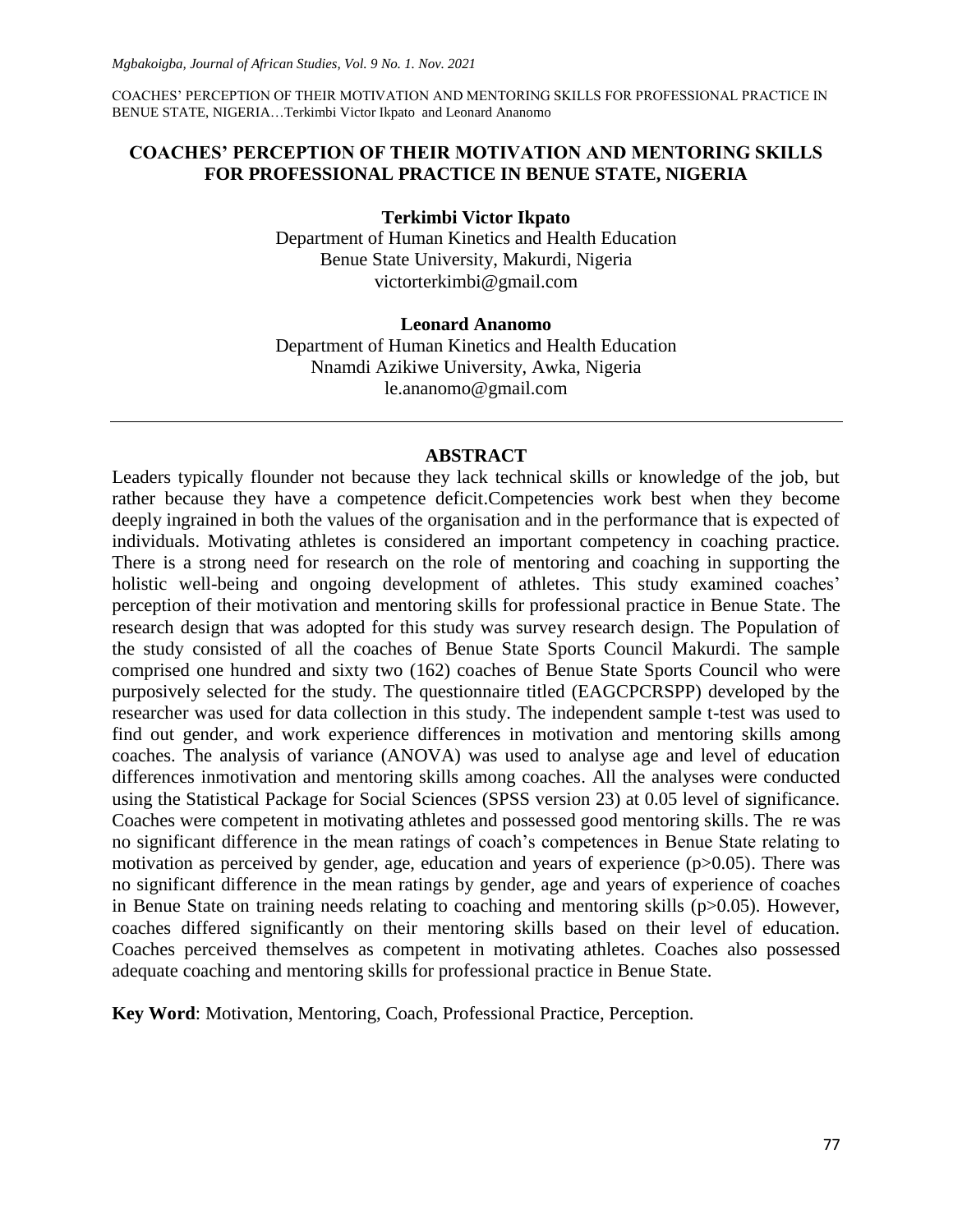#### **INTRODUCTION**

Leaders typically flounder not because they lack technical skills or knowledge of the job, but rather because they have a competence deficit. Competency is a personal characteristic, motive, behaviour, skill or knowledge that is proven to drive superior job performance (Mesquita, Santos & Rosado 2010). Furthermore, Aswathappa (2008) defined competency as the integration of knowledge, skills and value orientation, demonstrated to a defined standard in a specific context. Alberts (2003) described coaching as a competency made up of a process, techniques, mind-sets and skills that one can learn, just like any other competency that one can acquire throughout a career; one's ability to coach others successfully is something that can be developed. Competencies can be acquired through classroom training or on-the-job experiences. Competencies work best when they become deeply ingrained in both the values of the organization and in the performance that is expected of individuals.

Likar (2016) asserted that motivating athletes is considered an important competency in coaching practice. He stated further that coaches typically encourage athletes to work hard to achieve success and use specific strategies to "motivate" their athletes because they believe that motivated athletes are more likely to succeed. In an attempt to understand how coaches positively or negatively influence athletes' motivation we might consider some related key questions: How do coaches attempt to get the best from their athletes? How might research inform coaches about appropriate coaching practices that promote adaptive player engagement? In this section, the theoretical framework of self-determination theory will be used to inform adaptive coaching practices that lead to promoting motivationally adaptive player engagement. Motivation therefore, is a key competency that every coach interested in development should think carefully about.

A training need is a desire for human performance improvement that can best be met through training of some kind. This need must be spelt out in clear and behaviourally oriented terms (Cascio, 2014). There are different types of training needs. Brinkerhoff and Roberts, (2010) was of the view that focusing only on performance deficiency in needs analysis is too restrictive and proposed three other possible ways of looking at training needs. These, according to him, are democratic needs, diagnostic needs and analytic needs. Democratic needs are options for training that are preferred, selected, or voted for by employees or managers or both. Diagnostic needs focus on the factors that lead to effective performance and prevent performance problems, rather than emphasizing on existing problems. Diagnostic needs are identified by studying the different factors that may affect performance. The goal for training need is how effective performance can be obtained. Analytic needs identify new and better ways to perform a task. These needs are generally discovered by intuition, insight or expert consideration. To this list Broodryk (2006) added a fourth need, namely compliance need. Compliance needs are those mandated by law.

There is a strong need for research on the role of mentoring and coaching in supporting the holistic well-being and ongoing development of athletes. According to Erasmus and VanDyk (2004), supporting the well-being of menteesm and protégés is an essential part of the mentor's role. Mentoring thus becomes a relationship between less experienced colleagues (mentees) and more experienced colleagues (mentors), where the latter aim to support the mentee's learning, development and well-being, and their integration into the cultures of both the organisation in which they are employed and the wider profession. Coaching, whether used interchangeably with mentoring, seen as one of the aspects of mentoring, or used as a standalone term, also focuses on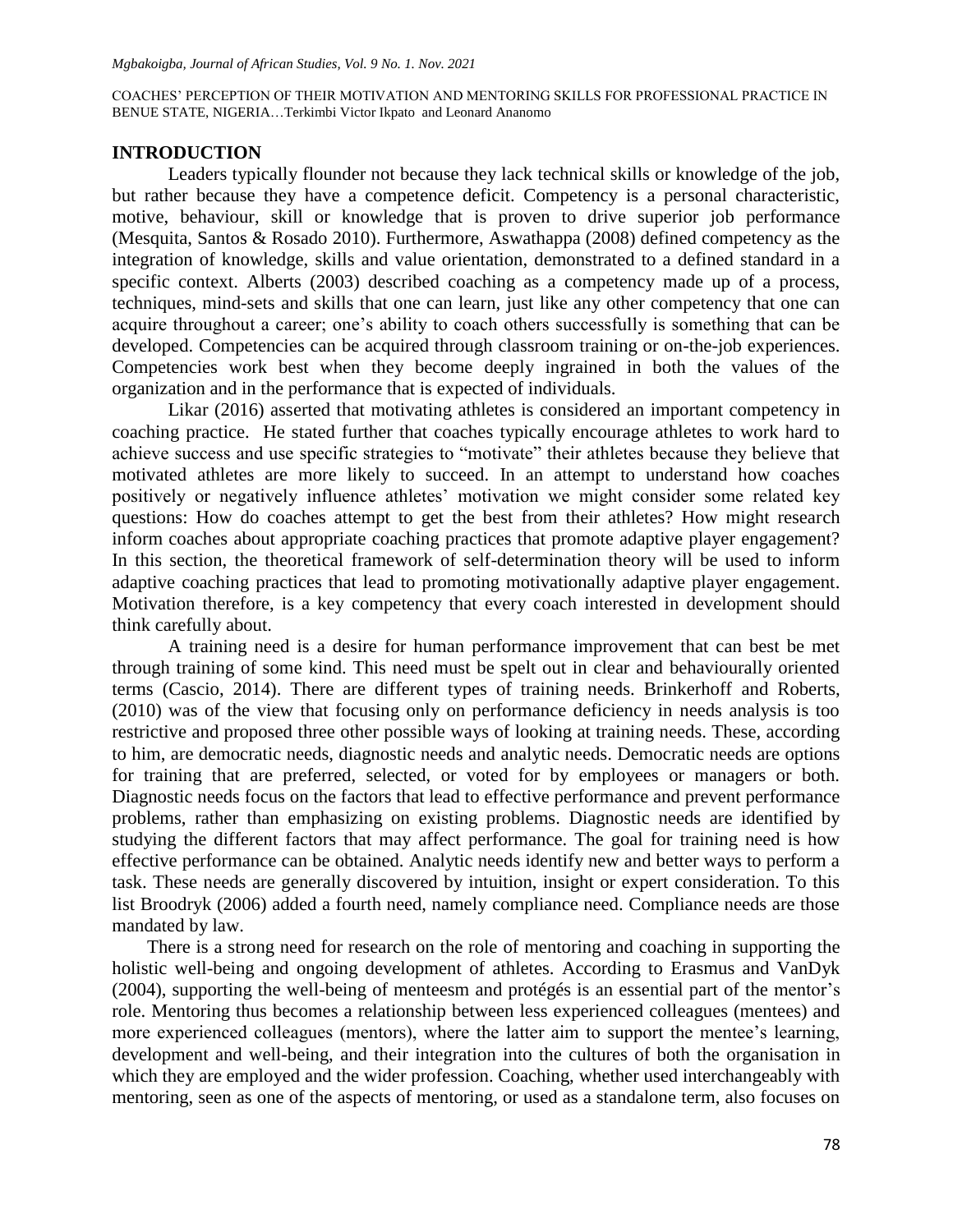the relationship between coach and athlete to help with the skill development, psychological well-being and social circumstances of the latter (Clutterbuck, 2003).

The potential impact of mentoring and coaching on the well-being of coaches and athletes transcends the sports levels and contexts. Beginning coaches need support to not only survive but also thrive, grow professionally, and build their capacity to maintain and sustain their well-being personal and of others, including through support systems such as coach induction and mentoring programs (Fourie, 2006; Clutterbuck & Lane, 2004). Coaching and mentoring are not only limited to early career stages but also instrumental for experienced coaches and team leaders (Campbell & Sullivan, 2005). Experienced coaches who no longer have the formal supports through induction can benefit from peer coaching and informal mentoring. Sports managers and leaders, likewise, value professional and institutional structures and supports in the form of mentoring and coaching aimed at leadership development (Davies,2006). Beyond the K–12 sports system, university faculty members also appreciate supportive structures to help them with orientation, socialization and acculturation to the new workplace (Fourie, 2006). Similarly, youth taught by sport coaches at these various sports institutions increasingly find mentoring and coaching practices beneficial for their overall development and learning (Clutterbuck& Lane, 2004).

Mentoring and coaching in sports often have the dual aims of personal support and professional learning because the protégés are being helped to assimilate into new roles or responsibilities as well as to develop employment-related skills. The primary intended beneficiaries of the mentorship and coaching may be athletes, recently qualified or more experienced coaches, and instructors in club/team settings. However, there is limited research on the role of mentoring and coaching in supporting holistic well-being and ongoing development of coaches at these various levels. Therefore, we endeavored to seek out research that explores the role that mentoring and coaching practices play in helping sports professionals attune to the importance of maintaining their own well-being and fostering the well-being among those they serve and with whom they work. Of particular interest for us was to learn how mentorship and coaching can serve as a training need in demanding conditions, often in complex and stressful environments, and how their well-being capacity can contribute to the well-being of their mentees/protégés/athletes, students and colleagues. Furthermore, learning how sport coach wellbeing is supported through coaching and mentoring in different locales and diverse settings would help with understanding the specific, contextualized factors conducive to flourishing in sports institutions.

 The impact of coaches on the performance of athletes cannot be easily downplayed nor over emphasized since they have the responsibility of training athletes by applying various training methods, principles, tactics and strategies as well as adopting leadership style that are aimed at improving the skills and overall performances of Benue state athletes. Therefore, based on these factors and the recent dwindling performances of Benue State athletes, the researcher became motivated to investigate coaches' perception of motivation and mentoring skills for professional practice in Benue state to ascertain if the poor performance of the Benue state athletes can be attributed to lack of motivation and/or mentoring skills from the coaches.

## **MATERIAL AND METHODS**

**Study Design:** The research design that was used for this study was survey research design. Survey research design concerns itself with the present and attempts to determine the current status of the phenomena under investigation. Brinkerhoffand Robert (2010) stated that survey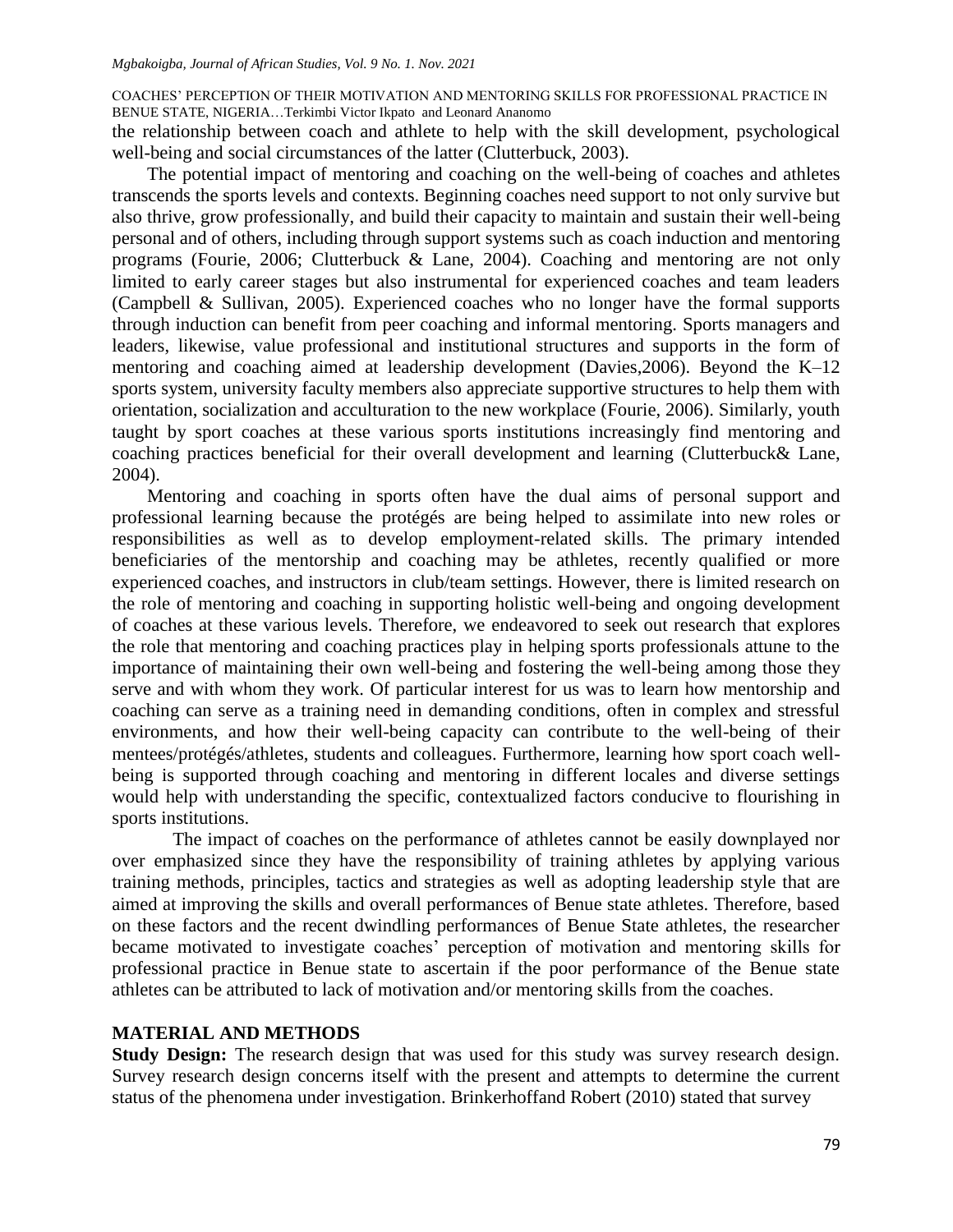research design is used to describe, interpret, access and analyze the existing conditions as at the time of the study.

**Study Location**: There was a sports council in Makurdi which is a parastatal under the Benue State Government. It is known as the Benue State Sports Council, Makurdi.

**Study Duration:** February 2018 to February 2019.

**Sample size:** One hundred and sixty two (162) coaches of Benue State Sports Council.

**Subjects & selection method**: The population for this study consisted of all the one hundred and sixty two (162) coaches of the Benue State Sports Council (BSSC) Makurdi. Purposive sampling technique was used to select all the coaches because the coaches in the sports council are not too many to be sampled. By using all the coaches for the study, the responses obtained from the coaches will represent their ideal perception of their motivation and mentoring skills for professional practice rather than making generalizations from a few coaches' perceptions.

**Subjects & selection method**: Data for this study was obtained through the administration of the questionnaire to respondents. This was done with the aid of four research assistants who were instructed on the administration of the questionnaire. These research assistants underwent a trial version of the data collection before the actual data collection process. The questionnaire was given to the coaches prior to their training sessions after they have been briefed about the essence of the exercise. The coaches were allowed a meaningful time to completed the questionnaire and return to the researcher on the spot to ensure high return rate.

## **Procedure methodology**

Data for this study was obtained through the administration of the questionnaire to respondents. This was done with the aid of four research assistants who were instructed on the administration of the questionnaire. These research assistants underwent a trial version of the data collection before the actual data collection process. The questionnaire was given to the coaches prior to their training sessions after they have been briefed about the essence of the exercise. The coaches were allowed a meaningful time to completed the questionnaire and return to the researcher on the spot to ensure high return rate.

## **Statistical analysis**

Data in this study was analysed using descriptive and inferential statistics. Mean and standard deviation were used to answer the research questions.

Answering the research questions was based on the following criteria

For competency, it is as follows

| <b>Real Limits</b> |
|--------------------|
| $3.5 - 4.0$        |
| $2.5 - 3.49$       |
| $1.5 - 2.49$       |
| $0-1.49$           |
|                    |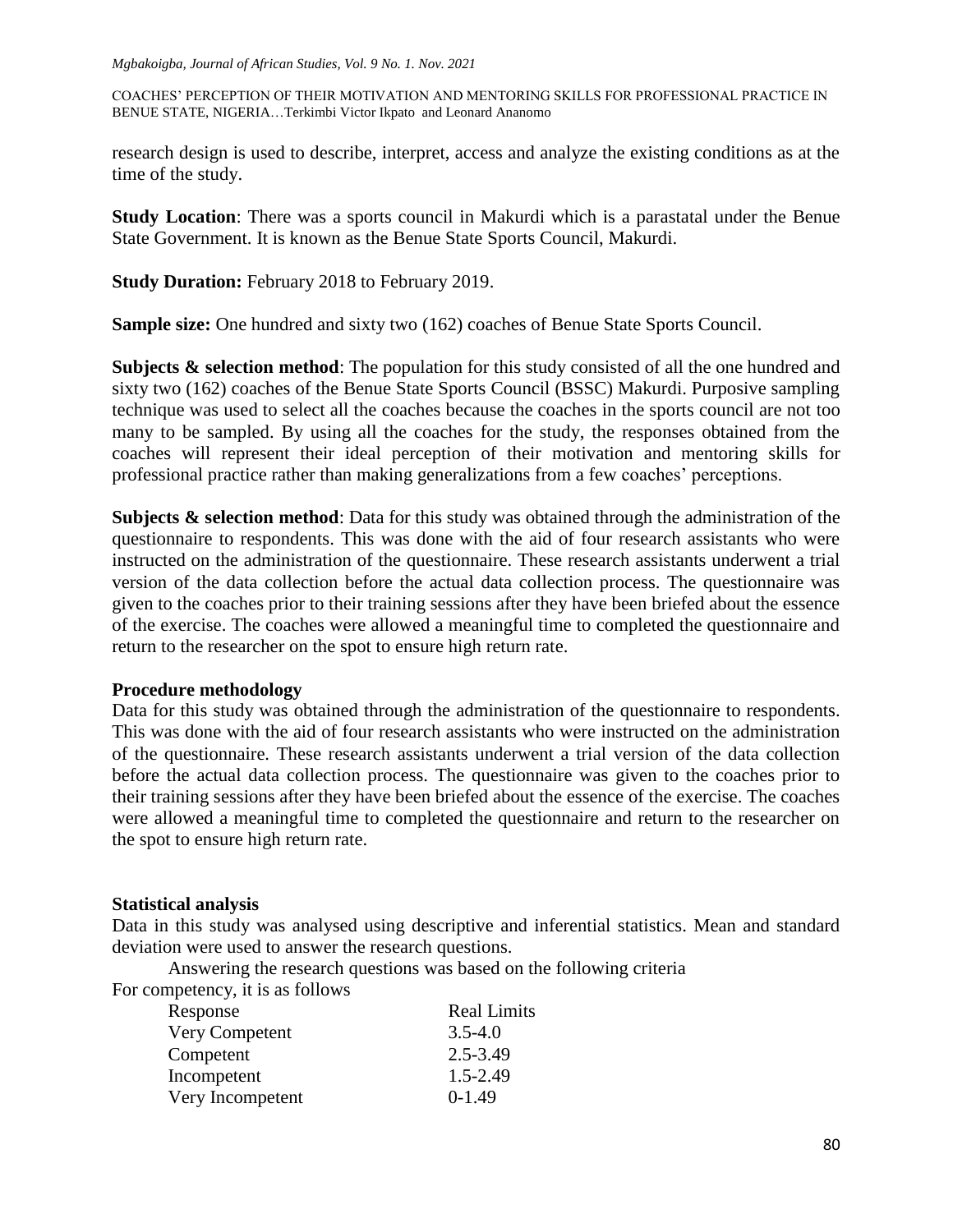For training needs, it is as follows

| Response                 | <b>Real Limits</b> |
|--------------------------|--------------------|
| <b>Strongly Agree</b>    | $3.5 - 4.0$        |
| Agree                    | $2.5 - 3.49$       |
| Disagree                 | $1.5 - 2.49$       |
| <b>Strongly Disagree</b> | $0-1.49$           |
|                          |                    |

The independent sample t-test was used to find out gender differences in coaches level of education as a coaching competency and communication skills as a training need. The analysis of variance (ANOVA) was used to analyse differences in level of education as a coaching competency as well as communication skills as a training need of coaches based on gender, age, and years of experience. All the analyses were conducted using the Statistical Package for Social Sciences (SPSS version 23) at 0.05 level of significance. In testing the hypotheses using t-test, pvalue was used to test for significance. The hypotheses were rejected if  $p$  value is  $< 0.05$  and vice versa.

# **RESULTS**

**Table 1:** Coaches' Mean Ratings of their training needs Relating to Motivation for their Professional Practice

|                                                                            |             | $N = 162$    |               |
|----------------------------------------------------------------------------|-------------|--------------|---------------|
| <b>Competences Related to Motivation</b>                                   | <b>Mean</b> | <b>SD</b>    | <b>Remark</b> |
| Creating a climate of positive reinforcement `                             | 3.06        | $.65\quad C$ |               |
| Encouraging and manipulating the feeling of the athletes                   | 2.90        | .55 C        |               |
| Giving open recognition of improvement effort and accomplishment 2.99      |             | $.61\quad C$ |               |
| to deserving athletes                                                      |             |              |               |
| Participating in sports for pure enjoyment and satisfaction derived 2.93   |             | .67 C        |               |
| from participating in the activity                                         |             |              |               |
| Accommodating athletes in a conducive camping environment in 3.01          |             | .68 C        |               |
| preparation for competition                                                |             |              |               |
| Making provision for training incentives, match incentives, welfare 3.01   |             | .68 C        |               |
| benefits as a way of motivating the athletes.                              |             |              |               |
| Providing adequate and effective medical services for athletes during 3.04 |             | $.74\quad C$ |               |
| training and competition.                                                  |             |              |               |
| Encouraging sports administrators to give athletes educational 2.95        |             | $.69-$       |               |
| scholarship when they win gold medals during competition                   |             |              |               |
| Mean of Means                                                              | 2.99        | .66          | $\mathcal{C}$ |

Results displayed in Table 1shows that the mean ratings by coaches on their competence rating to motivation range between 2.90 and 3.06. These ratings indicate that the coaches perceived themselves as competent in all the 8 areas relating to motivation for their professional practice. The overall mean rating of 2.99 also shows this level of overall competence.

**Table 2:** Coaches' Mean Ratings of Training Needs Relating to Coaching and Mentoring Skills for their professional practice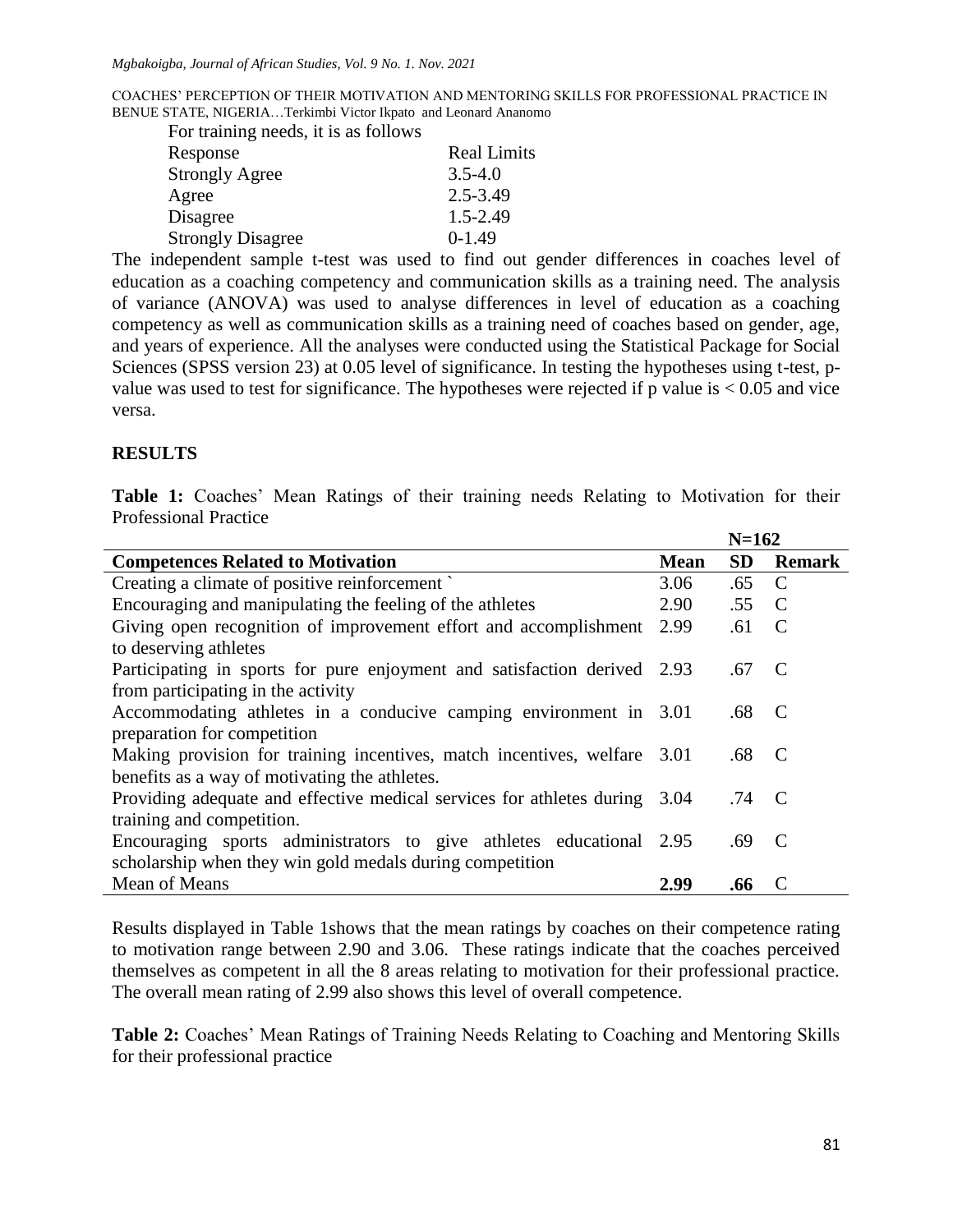| COACHES' PERCEPTION OF THEIR MOTIVATION AND MENTORING SKILLS FOR PROFESSIONAL PRACTICE IN |                  |
|-------------------------------------------------------------------------------------------|------------------|
| BENUE STATE, NIGERIATerkimbi Victor Ikpato and Leonard Ananomo                            |                  |
|                                                                                           | $\mathbf{N}$ 160 |

|                                                                             | $1 - 102$   |              |               |
|-----------------------------------------------------------------------------|-------------|--------------|---------------|
| <b>Coaching and Mentoring Skills as Training Need</b>                       | <b>Mean</b> | <b>SD</b>    | <b>Remark</b> |
| Understanding how to communicate a vision that generate enthusiasm          | 3.00        | $.61\quad A$ |               |
| and commitment among the athletes                                           |             |              |               |
| Knowing how to articulate the team's strategy and objectives                | 2.96        | $.60\quad A$ |               |
| Understanding how to influence, inspire and motivate the athletes.          | 2.93        | .61          | $\mathbf{A}$  |
| Knowing how to act as an inspirational role model for other members of 2.96 |             | $.63\quad A$ |               |
| the team                                                                    |             |              |               |
| Understanding how to take responsibility and be accountable for the 2.87    |             | .66 A        |               |
| team loss more than its successes.                                          |             |              |               |
|                                                                             |             |              |               |
| Knowing how to inspire and instill accountability within the team.          | 2.97        | $.61\quad A$ |               |
| Understanding how to coach others                                           | 2.91        | .59          | A             |
| Knowing how to mentor others.                                               | 2.78        | $.65\quad A$ |               |
| <b>Mean of Means</b>                                                        | 2.92        | .62          | $\mathbf{A}$  |

The results in table 2 shows the mean rating by coaches on their training needs which ranged between 2.78 and 3.00. The mean ratings shows that, although the coaches identified all the skills relating to coaching and mentoring as areas they need training, "Understanding how to communicate a vision that generate enthusiasm and commitment among the athletes" (Mean = 3.00) was the highest area of training need while "Knowing how to mentor others." (Mean = 2.78) was the area of least training need relating to coaching and mentoring skills.

**Table 3:** t-test Comparison of Mean Rating of Competences Relating to Motivation by Male and Female Coaches

| <b>Source of variation</b> |     | Mean | ${\bf SD}$ | Df  | t-cal  | <i>p</i> -value | <b>Decision</b> |
|----------------------------|-----|------|------------|-----|--------|-----------------|-----------------|
| Male                       | 128 | 2.98 | .38        | 160 | $-.30$ |                 | $\mathrm{NS}^*$ |
| Female                     | 34  | 3.00 | 44         |     |        |                 |                 |

The results in the table 3 show that the female coaches' mean rating of the competences relating to motivation (M=3.00, SD=.44) was not significantly greater than the mean rating by male coaches (M=2.98, SD=.38); t (160) .30, *p*=.77. The null hypothesis which posited no significance between the two groups was not rejected since the *p*-value was greater than 0.05.

|  |  |                                              |  |  |  | Table 4: Analysis of Variance on the Mean Ratings of Coach's Competences Rating to |  |
|--|--|----------------------------------------------|--|--|--|------------------------------------------------------------------------------------|--|
|  |  | Motivation by Coaches of Different Age Range |  |  |  |                                                                                    |  |

| Source of Variation  | Sum of         |     | Mean   |     | $P_{-}$ | Decision |
|----------------------|----------------|-----|--------|-----|---------|----------|
|                      | <b>Squares</b> |     | Square |     | value   |          |
| Between Groups       |                |     |        | .80 | .50     | NS       |
| <b>Within Groups</b> | 24.35          | 158 |        |     |         |          |
| Total                | 24.72          | .61 |        |     |         |          |

The results in table 4 show that there was no significant difference in the mean ratings of competences relating to motivation by coaches of different age range,  $F(3/158) = .80$ ,  $p = .50$ .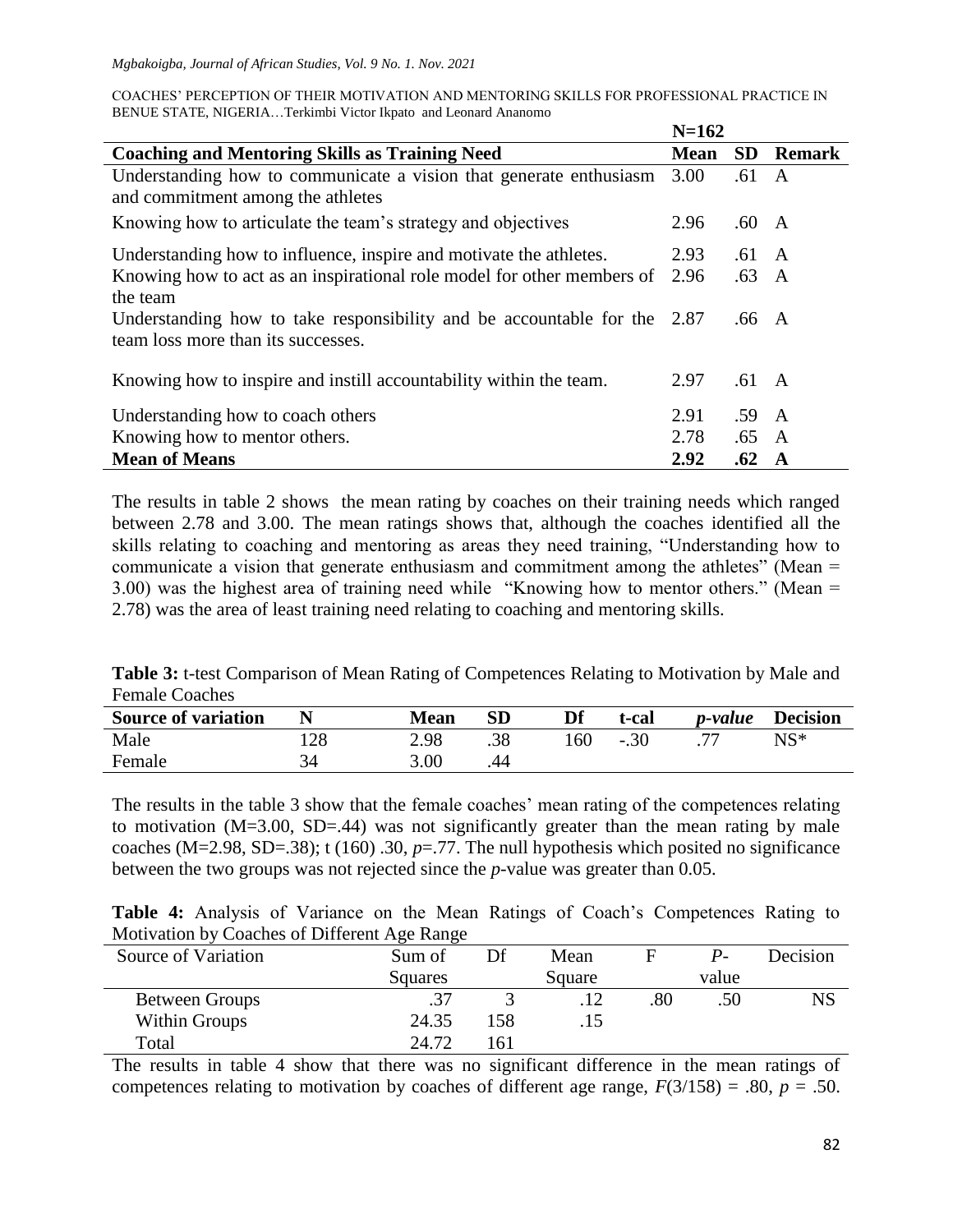Since the *p*-value was greater than the stipulated 0.05 significance level, the null hypothesis was not rejected.

**Table 5:** Analysis of Variance on the Mean Ratings of Coaches's Competences Relating to Motivation by Coaches of Different Educational Levels

| Source of Variation   | Sum of<br>Squares | Df  | Mean<br>Square |     | $\n  D$<br>value | Decision |
|-----------------------|-------------------|-----|----------------|-----|------------------|----------|
| <b>Between Groups</b> | .20               |     |                | .45 |                  | NS       |
| <b>Within Groups</b>  | 24.52             | 158 | . $16$         |     |                  |          |
| Total                 | 24.72             | 161 |                |     |                  |          |

The ANOVA result displayed in table 5 shows that there was no significant difference in the mean ratings of competences relating to motivation by coaches of different educational levels  $F(3/158) = .45$ ,  $p = .73$ . Since the *p*-value was greater than the stipulated 0.05 significance level, the null hypothesis was not rejected.

**Table 6:** t-test Comparison of Mean Rating of Competences Relating to Motivation By Coaches of Different Years of Experience

| <b>Source of variation</b>                  | Mean SD Df |              | t-cal | <i>p-value</i> Decision |    |
|---------------------------------------------|------------|--------------|-------|-------------------------|----|
| Beginning coach 1-5 years                   | 73 2.96    | .40 160 -.70 |       | - 49                    | NS |
| Experienced coach 6 years and above 89 3.01 |            |              |       |                         |    |

The results in the table 6 show that the mean rating of the competences relating to motivation by experienced coaches  $(M=3.01, SD=.39)$  was not significantly greater than the mean rating by beginning coaches (M=2.96, SD=.40); t (160) .70, *p*=.49, hence the null hypothesis was not rejected since the *p* of .49 was greater than 0.05.

**Table 7:** t-test Comparison of Mean Rating of Training Needs Relating to Coaching and Mentoring Skills by Male and Female Coaches

| <b>Source of variation</b> |     | <b>Mean</b> |     | Df | t-cal   | <i>p</i> -value | <b>Decision</b> |
|----------------------------|-----|-------------|-----|----|---------|-----------------|-----------------|
| Male                       | 128 | ل ل. ب      |     | 60 | $-1.78$ |                 |                 |
| Female                     | 34  | 2.65        | .38 |    |         |                 |                 |

The results in the table 7 shows that the female coaches' mean rating of the training needs relating to coaching and mentoring skills  $(M=2.65, SD=.38)$  was not significantly greater than the mean rating by male coaches (M=2.53, SD=.31); t (160) =.06,  $p=0.08$ . Since the  $p$  was greater than 0.05, the null hypothesis was not rejected.

**Table 8:** Analysis of Variance on the Mean Ratings of Coaches' Training Needs Relating to Coaching and Mentoring Skills by Coaches of Age Range

| <b>Sources of Variation</b> | <b>Sum</b><br>of | Df  | <b>Mean</b>   |      | <i>p</i> -value | <b>Decision</b> |
|-----------------------------|------------------|-----|---------------|------|-----------------|-----------------|
|                             | <b>Squares</b>   |     | <b>Square</b> |      |                 |                 |
| <b>Between Groups</b>       |                  |     |               | 1.13 | .34             | $_{\rm NS}$     |
| <b>Within Groups</b>        | 17.07            | 58ء | .11           |      |                 |                 |
| Total                       | l 7.44           | .61 |               |      |                 |                 |

The ANOVA result displayed in table 8 shows that there was no significant difference in the mean ratings of coaches' training needs relating to coaching and mentoring by coaches of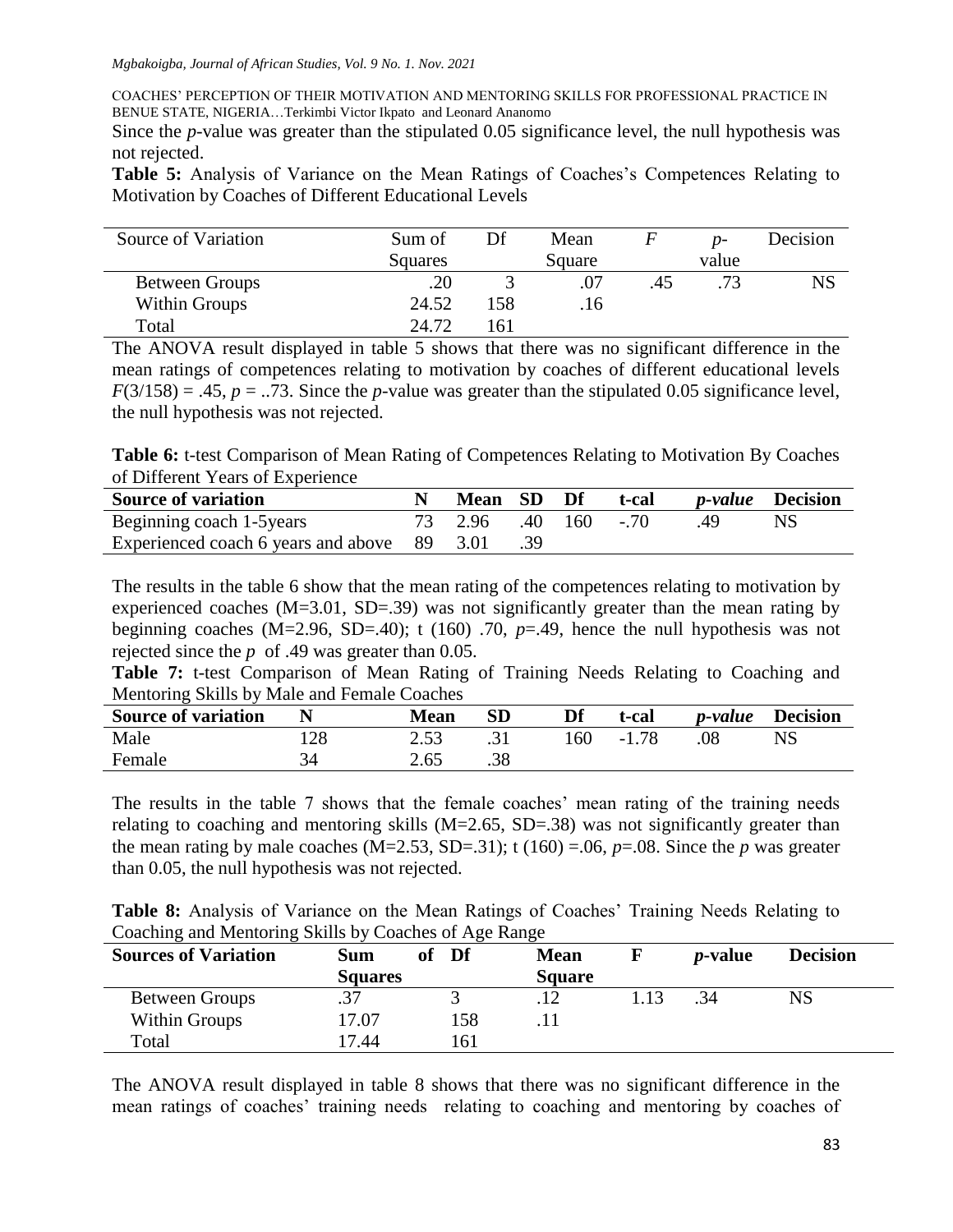different age range  $F(3/158) = 1.13$ ,  $p = .34$ . Since the *p*-value was greater than the stipulated 0.05 significance level, the null hypothesis was not rejected

| Coaching and memoring SKINS by Coaches of Different Educational Ecvets |         |       |        |      |                 |          |  |  |
|------------------------------------------------------------------------|---------|-------|--------|------|-----------------|----------|--|--|
| Sources of Variation                                                   | Sum.    | of Df | Mean   |      | <i>p</i> -value | Decision |  |  |
|                                                                        | Squares |       | Square |      |                 |          |  |  |
| <b>Between Groups</b>                                                  | 84      |       | .28    | 2.66 | .05             |          |  |  |
| Within Groups                                                          | 16.60   | 158   |        |      |                 |          |  |  |
| Total                                                                  | 17.44   | 161   |        |      |                 |          |  |  |

**Table 9:** Analysis of Variance on the Mean Ratings of Coaches' Training Needs Relating to Coaching and Mentoring Skills by Coaches of Different Educational Levels

The ANOVA result displayed in table 9 shows that there was a significant difference in the mean ratings of coaches' training needs relating to coaching and mentoring by coaches of different educational levels,  $F(3/158) = 2.66$ ,  $p = .05$ . Since the *p*-value was equal to the stipulated 0.05 significance level, the null hypothesis was rejected. Since, the ANOVA test was significant, a post-test was conducted to ascertain the group that was significantly different from the other.

However, the scheffe post-hoc analysis displayed in table 10 failed to identify the source of the variation, hence none of the group mean was significantly different from the other. This could be due to the small group sample size.

| (I) Educational<br><b>Qualifications</b> | (J) Educational<br><b>Qualifications</b> | <b>Mean Difference</b><br>$(I-J)$ | <i>p</i> -value |
|------------------------------------------|------------------------------------------|-----------------------------------|-----------------|
| <b>SSC</b>                               | NCE/ND                                   | $-.01$                            | 1.00            |
|                                          | <b>HND/First Degree</b>                  | $-16$                             | .30             |
|                                          | M.Sc                                     | $-.14$                            | .61             |
| <b>NCE/ND</b>                            | <b>SSC</b>                               | .01                               | 1.00            |
|                                          | <b>HND/First Degree</b>                  | $-.15$                            | .11             |
|                                          | M.Sc                                     | $-.13$                            | .54             |
| <b>HND/First Drgree</b>                  | <b>SSC</b>                               | .16                               | .30             |
|                                          | NCE/ND                                   | .15                               | .11             |
|                                          | M.Sc                                     | .01                               | 1.00            |

**Table 10:**Scheffe Multiple Comparison of Coaches' Mean Rating to Training Needs Relating to Coaching and Mentoring Skills by Educational Levels

**Table 11:** t-test Comparison of Mean Rating of Coaches' Training Needs Relating to Coaching and Mentoring Skills by Coaches of Different Years of Experience

| <b>Source of variation</b>   | <b>Mean</b> |      | t-cal | <i>p</i> -value | <b>Decision</b> |
|------------------------------|-------------|------|-------|-----------------|-----------------|
| Beginning coach 1-5 years    | 2.54        | 160. | - 54  |                 | NS              |
| Experienced coach 6 years 89 | 2.57        |      |       |                 |                 |
| and above                    |             |      |       |                 |                 |

The results in the table 11 shows that the mean rating of training needs relating to coaching and mentoring skills by experienced coaches  $(M=2.57, SD=.33)$  was not significantly greater than the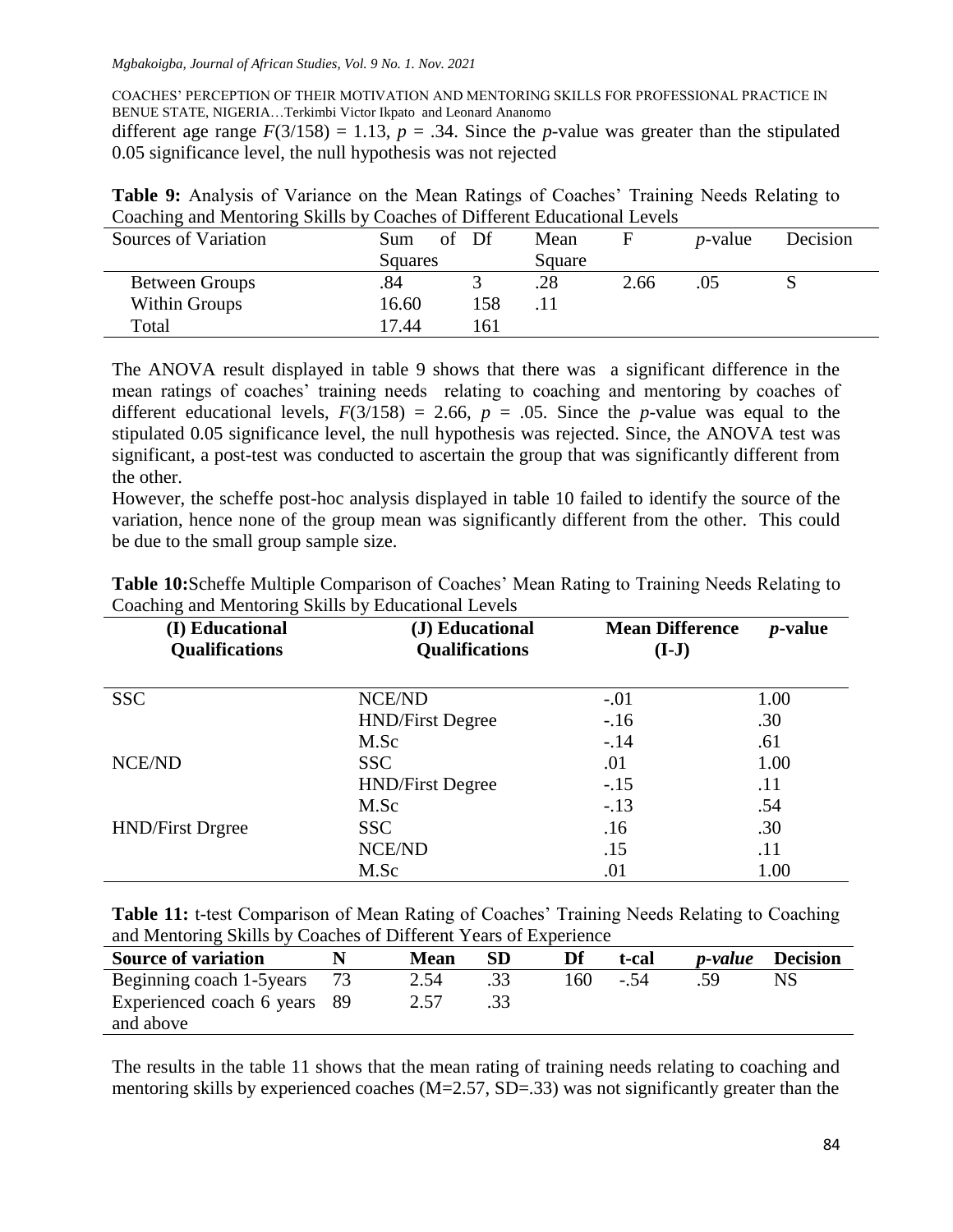mean rating by beginning coaches (M=2.54, SD=.33); t (160) = .54,  $p=$ .59. The null hypothesis was not rejected since the *p*-value of .59 was greater than 0.05.

## **DISCUSSION**

## **Perception of coaches on competences relating to motivation for their professional practice**

This study indicated that coaches perceived themselves as competent in all the 8 areas relating to motivation for their professional practice. The overall mean rating of 2.99 also shows this level of overall competence (table 4). The analysis further showed that there is no significant difference in the mean ratings of coach's competences in Benue State relating to motivation as perceived by male and female coaches (p>0.05). The same resulted was documented for age that,

there is no significant difference in the mean ratings of coach's competences in Benue State relating to motivation as perceived by age of coaches  $(p>0.05)$  as well as educational

level( $p > 0.05$ ) and years of experience of coaches ( $p > 0.05$ ). The result of the study in respect to age and gender was in line with Likar (2016) who conducted a research on age and gender differences in motivational manifestations of the Big Five from age 16 to 60 and reported that, no significant differences were observed between the subsamples and the total sample with regard to motivational manifestations of the Big Five, and age and gender distribution. The finding was however at variance with a study by Miller and Jarman (2008) in Kualu Lumpur who revealed a positive and significant correction between monetary motivation and job performance  $(r=.33, p<.01)$ . Spenser and Spenser (2003) suggested that employees who are satisfied with their job are more likely to improve their job performance. Thus, these outcomes validated the theory of Rest (2006), who advocated that job satisfaction leads to performance enhancement most especially one resulting from extrinsic names such as monetary rewards.

## **Training needs of coaches relating to coaching and mentoring skills for their professional practice**

The findings of the study showed that the mean rating by coaches on their training needs ranged between 2.78 and 3.00 as presented in table 8. The mean ratings show that, although the coaches identified all the skills relating to coaching and mentoring as areas they need training, "Understanding how to communicate a vision that generate enthusiasm and commitment among the athletes" (Mean  $= 3.00$ ) was the highest area of training need while "Knowing how to mentor others." (Mean = 2.78) was the area of least training need relating to coaching and mentoring skills (Alberts, 2003). The result of the study corroborated Likona (2001) who conducted a study on strategies for mentoring and coaching through sports participation in University Utara Malaysia and results revealed a significant difference in the mean ratings of the respondents on coaches being mentors of their athletes. Gender differences indicated that, there is no significant difference in the mean ratings of male and female coaches in Benue State on training needs relating to coaching and mentoring skills ( $p > 0.05$ ). There is no significant difference in the mean ratings of age of coaches in Benue State on training needs relating to coaching and mentoring skills ( $p > 0.05$ ). The analysis further indicated that, there is a significant difference in the mean ratings of educational level of coaches in Benue State on training needs relating to coaching and mentoring skills (p<0.05). Conversely, there was no significant difference in the mean ratings of